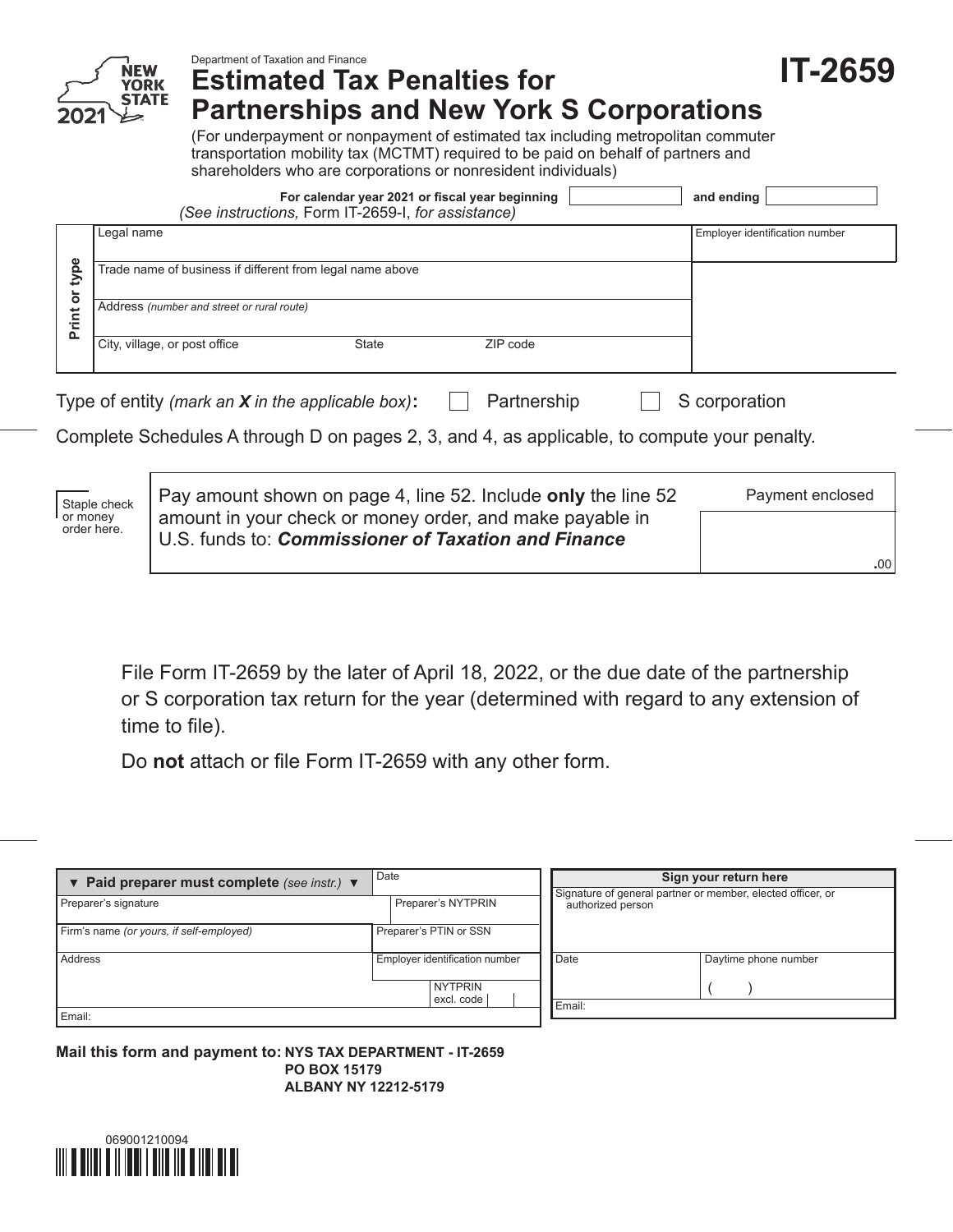## **Page 2** of 4 **IT-2659** (2021)

|            | Schedule A - Computation of estimated tax underpayment (if any). All filers must complete this part. Only include partners and shareholders who are subject to<br>estimated tax paid on their behalf by the partnership or New York S corporation (see instructions). |                         |              |                 |                  |
|------------|-----------------------------------------------------------------------------------------------------------------------------------------------------------------------------------------------------------------------------------------------------------------------|-------------------------|--------------|-----------------|------------------|
|            | <b>Current year</b>                                                                                                                                                                                                                                                   |                         |              |                 |                  |
|            | 1 Total of all nonresident individual partners' or shareholders' distributive                                                                                                                                                                                         |                         |              |                 |                  |
|            | or pro rata shares of 2021 income earned from New York sources                                                                                                                                                                                                        | 1                       | .00          |                 |                  |
|            | 2 Total of all nonresident individual partners' or shareholders' shares of                                                                                                                                                                                            |                         |              |                 |                  |
|            | 2021 partnership deductions allocated to New York (see instructions)                                                                                                                                                                                                  | $\mathbf{2}$            | .00          |                 |                  |
| 3          |                                                                                                                                                                                                                                                                       | 3                       | .00          |                 |                  |
| 4          |                                                                                                                                                                                                                                                                       | $\overline{\mathbf{4}}$ | .109         |                 |                  |
| 5          |                                                                                                                                                                                                                                                                       | 5                       | .00          |                 |                  |
| 6          | Total of all nonresident individual partners' or shareholders' distributive                                                                                                                                                                                           |                         |              |                 |                  |
|            | or pro rata shares of 2021 partnership or S corporation credits                                                                                                                                                                                                       | 6                       | .00          |                 |                  |
| 7          | 2021 estimated tax required to be paid on behalf of nonresident individuals (subtract line 6 from line 5)                                                                                                                                                             |                         |              | $\overline{7}$  | .00              |
| 8          | Total of all corporate partners' distributive shares of 2021 income earned from NY sources                                                                                                                                                                            | 8                       | .00          |                 |                  |
| 9          |                                                                                                                                                                                                                                                                       | $\boldsymbol{9}$        | .0725        |                 |                  |
| 10         |                                                                                                                                                                                                                                                                       | 10                      | .00          |                 |                  |
| 11         | Total of all corporate partners' distributive shares of 2021 partnership credits                                                                                                                                                                                      | 11                      | .00          |                 |                  |
| 12         |                                                                                                                                                                                                                                                                       |                         |              | 12              | .00              |
| 12a        | Total of all nonresident individual partners' distributive shares of 2021                                                                                                                                                                                             |                         |              |                 |                  |
|            | net earnings from self-employment allocated to the MCTD                                                                                                                                                                                                               | 12a                     | .00<br>.0034 |                 |                  |
| 12b<br>12c | 2021 estimated tax required to be paid on behalf of nonresident individual partners (multiply line 12a by line 12b)                                                                                                                                                   | 12b                     |              | 12 <sub>c</sub> | .00              |
| 13         |                                                                                                                                                                                                                                                                       |                         |              | 13              | .00              |
|            |                                                                                                                                                                                                                                                                       |                         |              | 14              | .00              |
|            | <b>Prior year</b>                                                                                                                                                                                                                                                     |                         |              |                 |                  |
|            | 15 Total of all nonresident individual partners' or shareholders' distributive                                                                                                                                                                                        |                         |              |                 |                  |
|            | or pro rata shares of 2020 income earned from New York sources                                                                                                                                                                                                        | 15                      | .00          |                 |                  |
|            | 16 Total of all nonresident individual partners' or shareholders' shares of                                                                                                                                                                                           |                         |              |                 |                  |
|            | 2020 partnership deductions allocated to New York (see instructions)                                                                                                                                                                                                  | 16                      | .00          |                 |                  |
| 17         |                                                                                                                                                                                                                                                                       | 17                      | .00          |                 |                  |
| 18         |                                                                                                                                                                                                                                                                       | 18                      | .0882        |                 |                  |
| 19         |                                                                                                                                                                                                                                                                       | 19                      | 00.          |                 |                  |
| 20         | Total of all nonresident individual partners' or shareholders' distributive                                                                                                                                                                                           |                         |              |                 |                  |
|            | or pro rata shares of 2020 partnership or S corporation credits                                                                                                                                                                                                       | 20                      | .00          |                 |                  |
| 21         |                                                                                                                                                                                                                                                                       |                         |              | 21              | .00              |
| 22         | Total of all corporate partners' distributive shares of 2020 income earned from NY sources                                                                                                                                                                            | 22                      | .00          |                 |                  |
| 23         |                                                                                                                                                                                                                                                                       | 23                      | .065         |                 |                  |
|            |                                                                                                                                                                                                                                                                       | ${\bf 24}$              | .00.         |                 |                  |
| 25         | Total of all corporate partners' distributive shares of 2020 partnership credits                                                                                                                                                                                      | 25                      | .00          |                 |                  |
| 26         |                                                                                                                                                                                                                                                                       |                         |              | 26              | .00 <sub>1</sub> |
| 26а        | Total of all nonresident individual partners' distributive shares of 2020<br>net earnings from self-employment allocated to the MCTD                                                                                                                                  | 26a                     | .00          |                 |                  |
| 26b        |                                                                                                                                                                                                                                                                       | 26b                     | .0034        |                 |                  |
| 26с        |                                                                                                                                                                                                                                                                       |                         |              | 26c             | .00.             |
| 27         |                                                                                                                                                                                                                                                                       |                         |              | 27              | .00              |
| 28         |                                                                                                                                                                                                                                                                       |                         |              | 28              | .00              |
|            | Schedule B - Short method for computing the penalty. Complete lines 29 through 34 if you paid four equal estimated tax installments (on the due dates), or if you                                                                                                     |                         |              |                 |                  |
|            | made no payments of estimated tax. Otherwise, you must complete Schedule C.                                                                                                                                                                                           |                         |              |                 |                  |
|            | 29 If you were not required to make an entry on line 28, enter the lesser of lines 14 or 27.                                                                                                                                                                          |                         |              |                 |                  |
|            |                                                                                                                                                                                                                                                                       |                         |              |                 | .00              |
| 30         |                                                                                                                                                                                                                                                                       | 30                      | .00          |                 |                  |
| 31         | Total underpayment for the year (subtract line 30 from line 29; if zero or less you do not owe the penalty)                                                                                                                                                           |                         |              |                 | .00              |
| 32         |                                                                                                                                                                                                                                                                       |                         |              |                 | .00              |
|            | 33 If the line 31 amount was paid on or after April 15, 2022, enter 0; if paid before April 15, 2022, compute as                                                                                                                                                      |                         |              |                 |                  |
|            |                                                                                                                                                                                                                                                                       |                         |              | 33<br>34        | .00              |
|            |                                                                                                                                                                                                                                                                       |                         |              |                 | .00              |



*(continued)*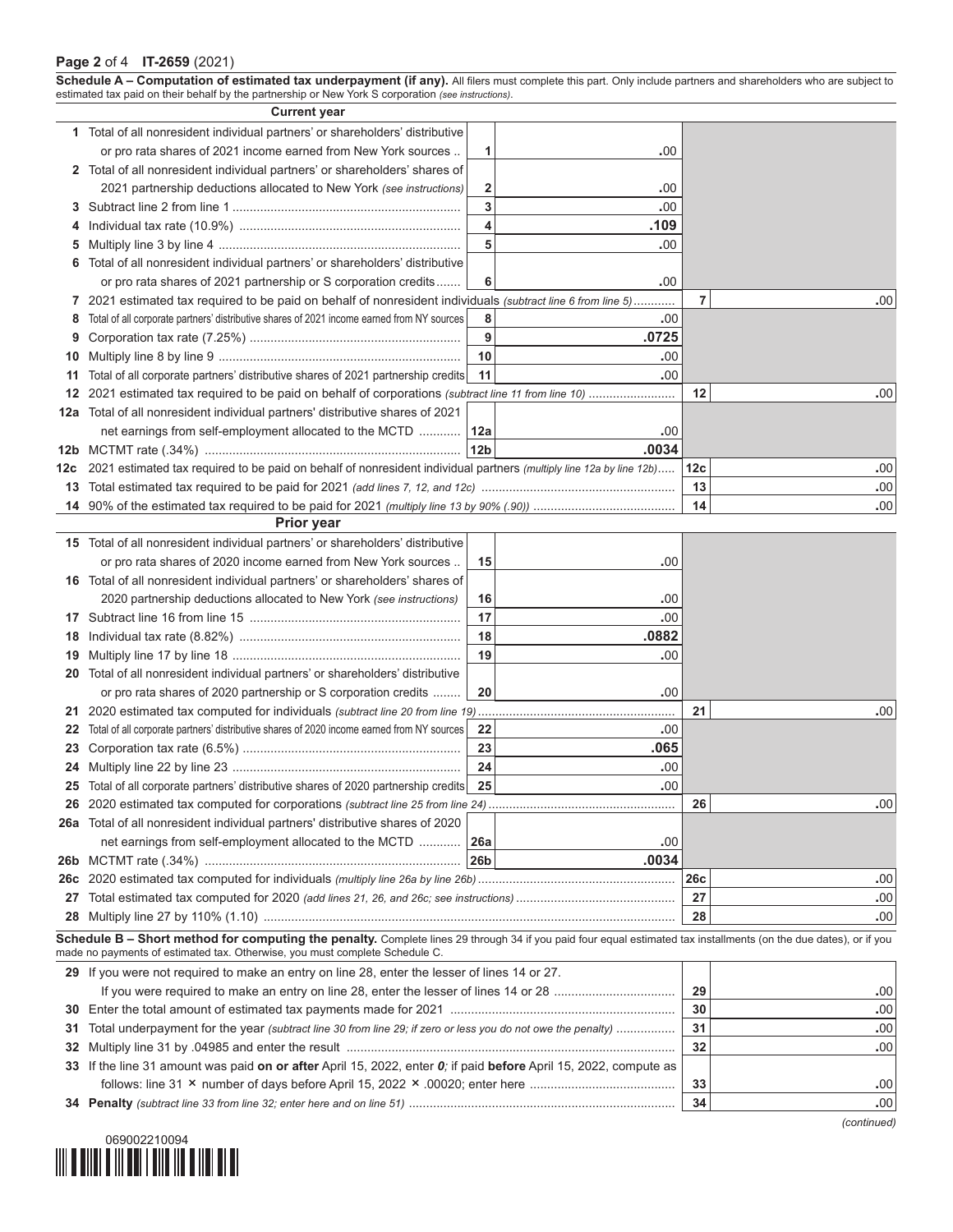## **Part 1 – Computing the underpayment Payment due dates A** 4/15/21 **B** 6/15/21 **C** 9/15/21 **D** 1/15/22 **35** Required installments *(see instructions)*.............. **35 .**00 **.**00 **.**00 **.**00 **36** Estimated tax paid ........................................... **36 .**00 **.**00 **.**00 **.**00 **Complete lines 37 through 39, one column at a time, starting in column A. 37** Overpayment or underpayment from prior period.... **37 .**00 **.**00 **.**00 **38** If line 37 is an overpayment, add lines 36 and 37; if line 37 is an underpayment, subtract line 37 from line 36 *(see instructions)* ..... **38 .**00 **.**00 **.**00 **.**00 **39** Underpayment *(subtract line 38 from line 35)* **or** overpayment *(subtract line 35 from line 38; see instructions)* .................................... **39 .**00 **.**00 **.**00 **.**00 **Part 2 – Computing the penalty 40** Amount of underpayment *(from line 39)* **40 .**00 **.**00 **.**00 **.**00 **First installment penalty period (April 15 - June 15, 2021) 41** April 15 - June 15 =  $(61 \div 365) \times 7.5\% = .01253$ **- or -** April 15 - =  $\div$  365) × 7.5% = **41 42** Multiply line 40, column A, by line 41 ............ **42 .**00 **Schedule C – Regular method Payment due dates A** 4/15/21 **B** 6/15/21 **C** 9/15/21 **D** 1/15/22 *(continued)* **Third installment penalty period (September 15, 2021 - January 15, 2022) 45** September 15 - January 15 = (122 ÷ 365) × 7.5% = .02506 **- or -** September 15 -  $=$   $($   $+$  365)  $\times$  7.5% = **145 46** Multiply line 40, column C, by line 45 ...................................................................................... **46 .**00 **Fourth installment penalty period (January 15 - April 15, 2022) 47** January 15 - April 15 =  $(90 \div 365) \times 7.5\% = .01848$ **- or - January 15 - \_\_\_\_\_\_\_\_\_ =**  $(\boxed{\phantom{0}} \div 365) \times 7.5\% = .$ **47 48** Multiply line 40, column D, by line 47 ............................................................................................................................ **48 .**00 **49 Penalty** *(add lines 42, 44, 46, and 48)* ................................................................................................................................. **49 .**00 **Second installment penalty period (June 15 - September 15, 2021) 43** June 15 - September  $15 = (92 \div 365) \times 7.5\% = .01890$ **- or -**  $\frac{1}{2}$  June 15 -  $\frac{1}{2}$  =  $\frac{1}{2}$  =  $\frac{1}{2}$  =  $\frac{1}{2}$  =  $\frac{1}{2}$  =  $\frac{1}{2}$  =  $\frac{1}{2}$ **43 44** Multiply line 40, column B, by line 43 ................................................. **44 .**00